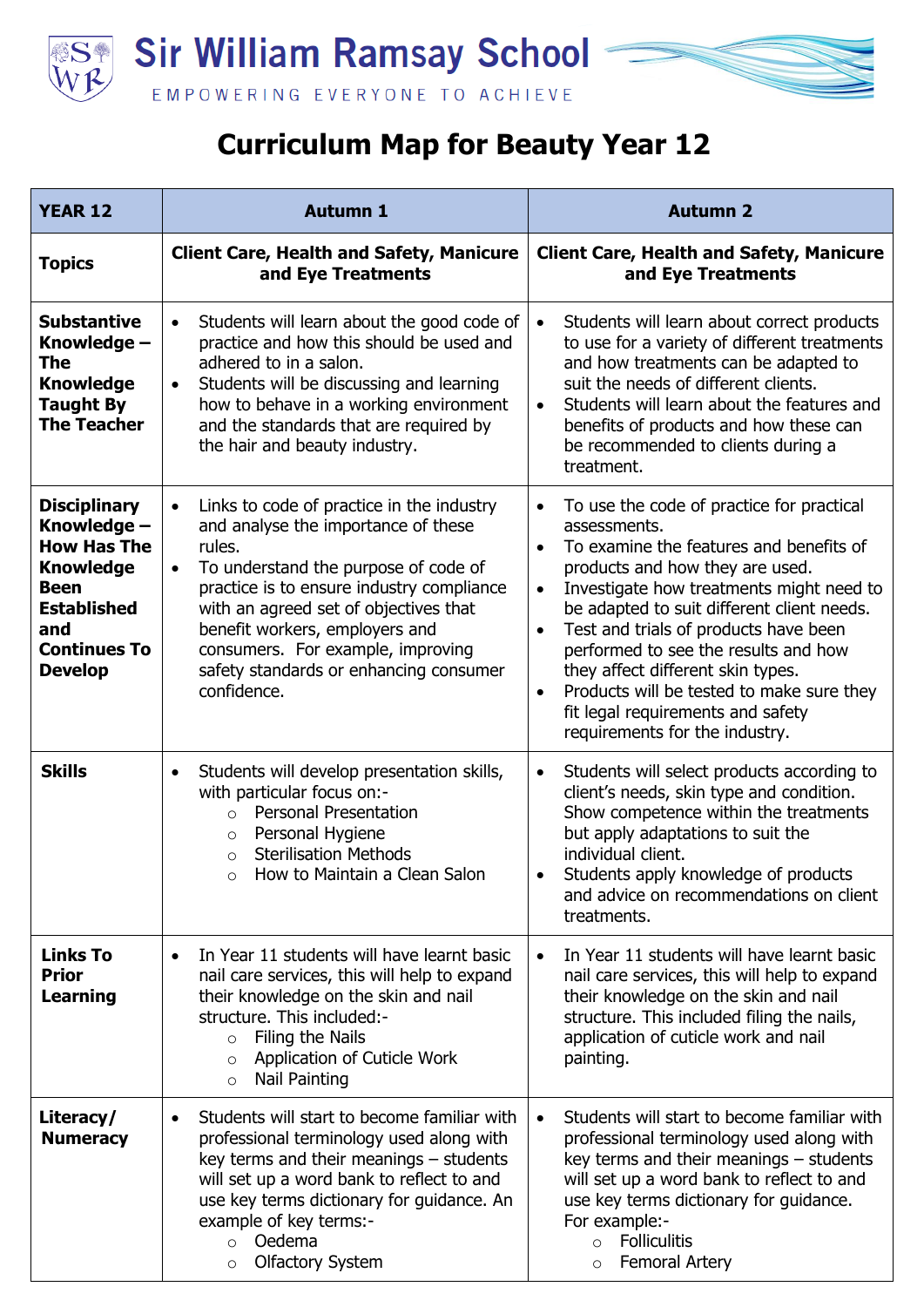|                                   | Myofibrils<br>$\circ$<br>Hirsutism<br>$\bigcap$<br>Histamine<br>$\Omega$<br>Numeracy $-$ cashing up/ and handling of<br>money.                                                                                                                                            | <b>Desincrustation</b><br>$\bigcirc$<br>Cyanoacrylates<br>$\circ$                                                                                                                                                                         |
|-----------------------------------|---------------------------------------------------------------------------------------------------------------------------------------------------------------------------------------------------------------------------------------------------------------------------|-------------------------------------------------------------------------------------------------------------------------------------------------------------------------------------------------------------------------------------------|
| <b>Cross</b><br><b>Curricular</b> | Communication and life skills are used<br>$\bullet$<br>throughout this topic. Students will<br>understand how to communicate with<br>their peers and the wider community.<br>Cross curricular skills linked to science for<br>anatomy topics for example body<br>systems. | Communication and life skills are used<br>throughout this topic. Students will<br>understand how to communicate with<br>their peers and the wider community.<br>Cross curricular skills linked to science<br>learning about body systems. |
| <b>Assessment</b>                 | Graded assessments in December topic on<br>$\bullet$<br>manicure and eye treatments.                                                                                                                                                                                      | Graded assessments in December topic on<br>manicures and eye treatments.                                                                                                                                                                  |

| <b>YEAR 12</b>                                                                                                                                                    | <b>Spring 1</b>                                                                                                                                                                                                                                                                                                                                                                                                                                                                                                                                                                                                 | <b>Spring 2</b>                                                                                                                                                                                                                                                                                                                                                                                                                                                                                                                                |
|-------------------------------------------------------------------------------------------------------------------------------------------------------------------|-----------------------------------------------------------------------------------------------------------------------------------------------------------------------------------------------------------------------------------------------------------------------------------------------------------------------------------------------------------------------------------------------------------------------------------------------------------------------------------------------------------------------------------------------------------------------------------------------------------------|------------------------------------------------------------------------------------------------------------------------------------------------------------------------------------------------------------------------------------------------------------------------------------------------------------------------------------------------------------------------------------------------------------------------------------------------------------------------------------------------------------------------------------------------|
| <b>Topics</b>                                                                                                                                                     | <b>Skin Analyses and Special Facial</b><br><b>Treatments</b>                                                                                                                                                                                                                                                                                                                                                                                                                                                                                                                                                    | <b>Pedicure and Make-Up</b>                                                                                                                                                                                                                                                                                                                                                                                                                                                                                                                    |
| <b>Substantive</b><br>Knowledge -<br><b>The</b><br><b>Knowledge</b><br><b>Taught By</b><br><b>The Teacher</b>                                                     | Students will learn how to identify Contra<br>$\bullet$<br>indications (skin infections or condition)<br>and contra actions (adverse reaction to a<br>treatment).<br>Students will then be able to identify<br>$\bullet$<br>contra indications that may prevent or<br>restrict and the type of infection they<br>might be for example, viral, fungus or<br>bacterial.                                                                                                                                                                                                                                           | Students will learn how to identify contra<br>$\bullet$<br>indications and contra actions within the<br>body systems.<br>Students will look at more complex contra<br>$\bullet$<br>indications that may prevent or restrict a<br>treatment and the type of infection they<br>might be. For example:-<br>Viral<br>$\circ$<br><b>Bacterial</b><br>$\circ$<br><b>Fungus</b><br>$\circ$                                                                                                                                                            |
| <b>Disciplinary</b><br>Knowledge -<br><b>How Has The</b><br><b>Knowledge</b><br><b>Been</b><br><b>Established</b><br>and<br><b>Continues To</b><br><b>Develop</b> | Examine and investigate the different<br>$\bullet$<br>types of contra indications and the type of<br>infection they are. The impact that contra<br>actions may have on the skin.<br>Analysis of test and trials to identify the<br>$\bullet$<br>range of contra indications and contra<br>actions and their potential risk factors for<br>clients and the therapist.                                                                                                                                                                                                                                            | Examine and investigate the different<br>$\bullet$<br>types of contra indications, infections and<br>the impact that contra actions may have<br>on the skin.<br>In depth analysis of tests and trials to<br>$\bullet$<br>identify contra indications and contra<br>actions and the severity of them.                                                                                                                                                                                                                                           |
| <b>Skills</b>                                                                                                                                                     | Students will show knowledge and<br>$\bullet$<br>understanding on performing good quality<br>treatments, demonstrating a full<br>understanding of the treatment they are<br>performing. They will also be able to<br>recommend further treatments and be<br>able to identify if treatments are not able<br>to be performed.<br>By attending work experience students<br>$\bullet$<br>can gain employability and communication<br>skills along with performing treatments in<br>a salon environment.<br>Skills developed through this topic:-<br>$\bullet$<br>Professional Knowledge &<br>$\circ$<br>Terminology | Students will show knowledge and<br>$\bullet$<br>understanding on performing good quality<br>treatments, demonstrating a full<br>understanding of the treatment they are<br>performing. They will also be able to<br>recommend further treatments and be<br>able to identify if treatments are not able<br>to be performed.<br>By attending work experience students<br>can gain employability and communication<br>skills developed through this topic:-<br>Professional Knowledge &<br>$\circ$<br>Terminology<br><b>Communication Skills</b> |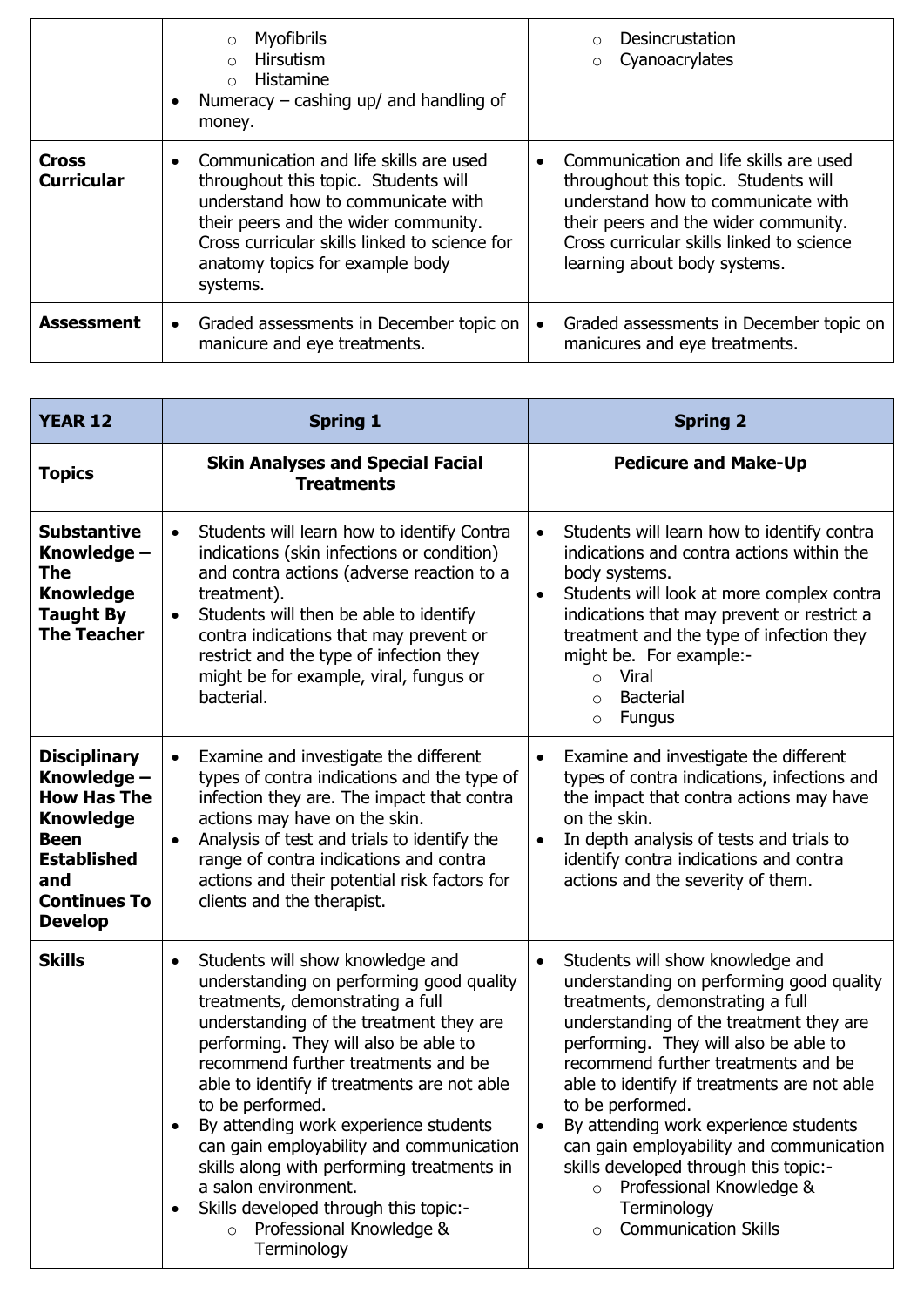|                                                    | <b>Communication Skills</b><br>$\circ$<br>The Ability to Adapt or Change<br>$\circ$<br>Treatments to Suit the Client<br>These skills are also being developed and<br>enhanced during work experience, during<br>work experience they are also developing<br>people and life skills.                                                                                                                                                                                                                                                                       | The Ability to Adapt or Change<br>$\circ$<br>Treatments to Suit the Client<br>These skills are also being developed and<br>enhanced during the practical salon<br>sessions.                                                                                                                                                                                                                                                                                                                                                                                                                   |
|----------------------------------------------------|-----------------------------------------------------------------------------------------------------------------------------------------------------------------------------------------------------------------------------------------------------------------------------------------------------------------------------------------------------------------------------------------------------------------------------------------------------------------------------------------------------------------------------------------------------------|-----------------------------------------------------------------------------------------------------------------------------------------------------------------------------------------------------------------------------------------------------------------------------------------------------------------------------------------------------------------------------------------------------------------------------------------------------------------------------------------------------------------------------------------------------------------------------------------------|
| <b>Links To</b><br><b>Prior</b><br><b>Learning</b> | Students in the first term will be widening<br>$\bullet$<br>their knowledge on facials and skin<br>analysis by investigating and<br>demonstrating specialised facial products<br>and treatments.<br>Having knowledge on skin types and<br>conditions links into the skin term where<br>students will be looking at and performing<br>make up techniques.<br>The second half of the term will also link<br>to the autumn term where students<br>performed manicures and they can now<br>develop their skills further by performing<br>pedicure treatments. | Students in the first term will be widening<br>$\bullet$<br>their knowledge on facials and skin<br>analysis by investigating and<br>demonstrating specialised facial products<br>and treatments.<br>From having knowledge on skin types and<br>$\bullet$<br>conditions this links into the skin term<br>where students will be looking at and<br>performing make up techniques.<br>The second half of the term will also link<br>$\bullet$<br>to the autumn term where students<br>performed manicures and they can now<br>develop their skills further by performing<br>pedicure treatments. |
| Literacy/<br><b>Numeracy</b>                       | Essay structure for projects and<br>assignments.<br>Analyses of data from questionnaires.<br>$\bullet$<br>Use of open and closed questioning<br>$\bullet$<br>techniques to produce a questionnaire.                                                                                                                                                                                                                                                                                                                                                       | Essay structure for projects and<br>assignments.<br>Analyses of data from questionnaires.<br>$\bullet$<br>Use of open and closed questioning<br>$\bullet$<br>techniques to produce a questionnaire.                                                                                                                                                                                                                                                                                                                                                                                           |
| <b>Cross</b><br><b>Curricular</b>                  | Importance of presentation and<br>communicating with others.<br>Understanding positive work ethics.<br>$\bullet$<br>Legislation and regulations.<br>Cross curricular links to science anatomy<br>of the human body.                                                                                                                                                                                                                                                                                                                                       | Importance of presentation and<br>communicating with others.<br>Understanding positive work ethics.<br>$\bullet$<br>Legislation and regulations.<br>$\bullet$<br>Cross curricular links to science anatomy<br>of the human body.                                                                                                                                                                                                                                                                                                                                                              |
| <b>Assessment</b>                                  | Assessments will take place in April – this<br>$\bullet$<br>will be a combination of practical<br>elements and theory knowledge. To<br>include pedicures, eyebrow shaping and<br>make up, body massage and body<br>analysis topics.                                                                                                                                                                                                                                                                                                                       | Assessments will take place in April – this<br>$\bullet$<br>will be a combination of practical<br>elements and theory knowledge.                                                                                                                                                                                                                                                                                                                                                                                                                                                              |

| <b>YEAR 12</b>                                                                                                | Summer 1 & 2                                                                                                                                                                                                                                                                                                                                                                                                                                   |
|---------------------------------------------------------------------------------------------------------------|------------------------------------------------------------------------------------------------------------------------------------------------------------------------------------------------------------------------------------------------------------------------------------------------------------------------------------------------------------------------------------------------------------------------------------------------|
| <b>Topics</b>                                                                                                 | <b>Performing A Variety Of Treatments</b><br>Showing skill and knowledge on performing these treatments to a professional<br>standard ready for their final exam. Students should identify the client's needs<br>and be able to successfully adapt the treatment to cater for their client. Students<br>must be able to justify the treatment, method and products used to show<br>competence and success with the treatments being performed. |
| <b>Substantive</b><br>Knowledge -<br><b>The</b><br><b>Knowledge</b><br><b>Taught By</b><br><b>The Teacher</b> | To perform professional, competent services - linking knowledge and adaptations to the<br>$\bullet$<br>service. This will include client consultations, setting up and preparation for the<br>treatment, treatment performance, time management and after care advice. Students will<br>demonstrate the knowledge and skills to perform professional, high quality industry<br>services.                                                       |